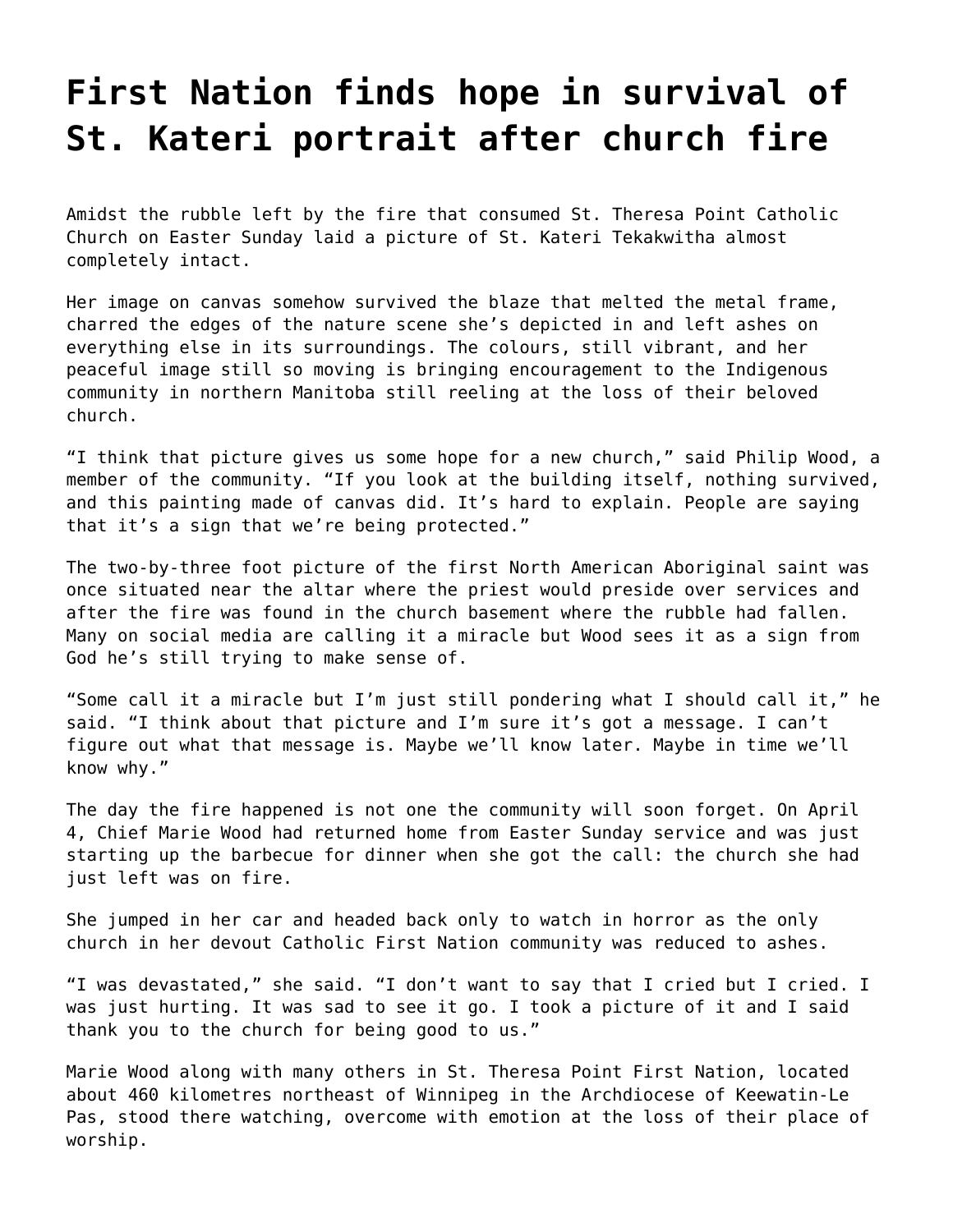She was flooded with memories of all the years spent within its walls. She was married there in 1970 and had three children and 11 grandchildren who were all baptized and confirmed there. It was there where her husband's funeral service was held just two years ago.

"The church meant a lot to everyone in our community," she said. "It's almost like losing a member of our community. It was a great loss."

Worshippers had long left the building when the fire began that afternoon. A 32-year-old male suspect who was reportedly seen leaving the church was arrested and later released with restrictions while police continue to investigate.

The parish priest, Rev. Victor Ferdinand, was already at the airport heading to India to visit family when he got the call. Shocked and concerned for the safety of the people, he quickly called Archbishop Murray Chatlain and rushed back to join the community only to watch as firefighters worked to quell the flames.

Marie Wood recalls that someone remembered the Eucharist that Ferdinand had consecrated for the congregation's use in his absence. "Go and save Jesus," she heard someone yell. As lay ministers attempted to enter the church to save the Eucharist, Marie Wood shouted at them not to go in. By then the ceiling had already begun to cave. It would have been a perilous and pointless mission.

St. Theresa Point is one of 50 communities situated in the 80-per-cent Indigenous Archdiocese of Keewatin-Le Pas, spread over a large part of northern Saskatchewan and Manitoba.

Chatlain says he's always been proud of St. Theresa Point for its spiritual commitment, enthusiasm and devotion to God in practising their Catholic faith. It's also a place where traditional Indigenous spirituality is celebrated and practised.

"I've participated in sun dances there and other traditional gatherings, but their practise of their Catholic faith is very strong as well," said Chatlain of the community which has a population of close to 5,000 people. "I think that's a healthy balance. The church is a very integral part of their community so it's a very heartfelt loss."

"Our priests understand our ways," said Marie Wood. "It's all the same Creator that we worship."

Other than the painting of St. Kateri Tekakwitha, the only features to survive the fire was a statue of Mother Mary that stood outside the church, unshaken as the building was consumed behind her, and the grave site and marker of Rev. Marius Dutil, OMI ,who was pastor from 1971-83. He had so much affection for the church and community he had asked to be buried there.